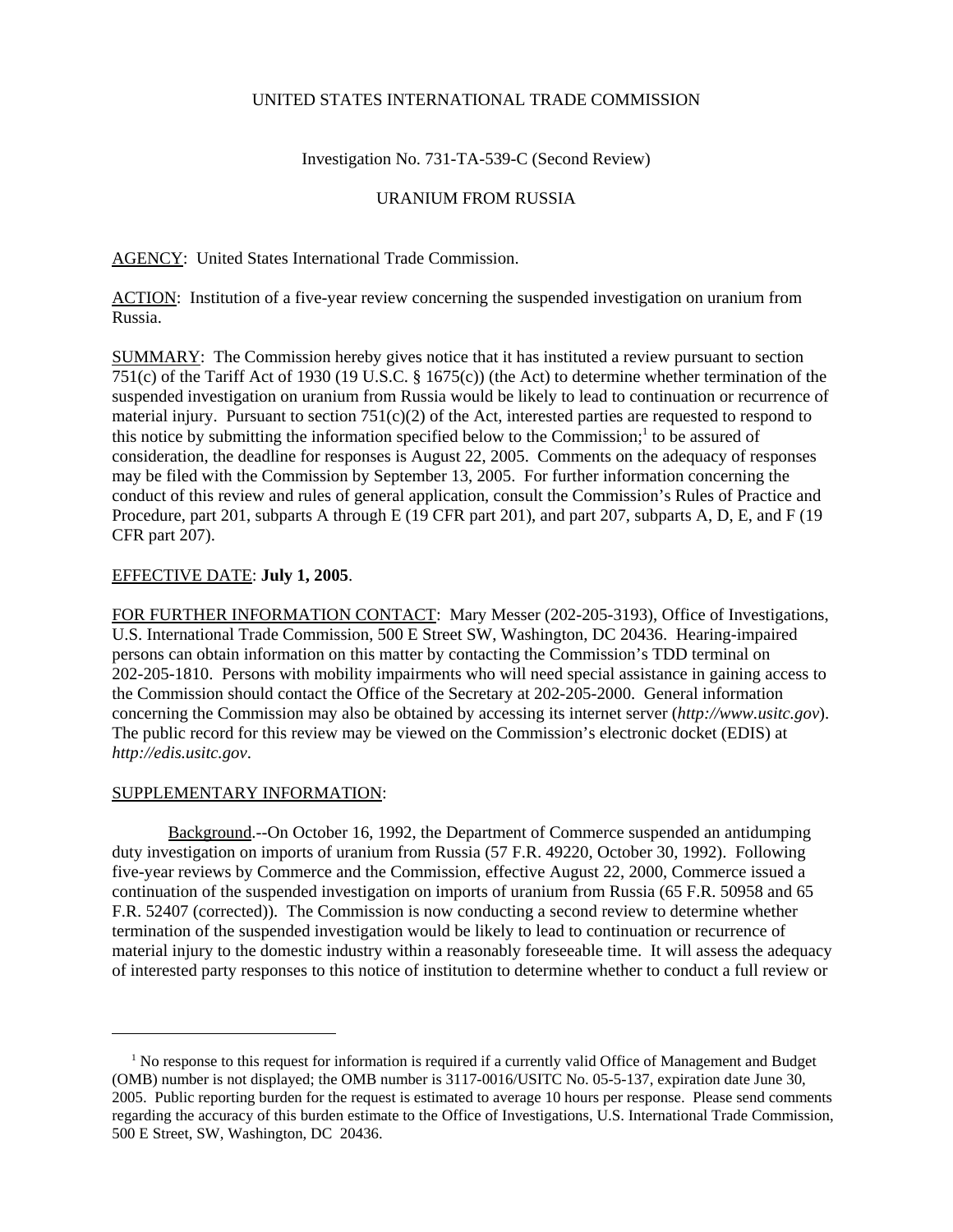an expedited review. The Commission's determination in any expedited review will be based on the facts available, which may include information provided in response to this notice.

Definitions.--The following definitions apply to this review:

- (1) *Subject Merchandise* is the class or kind of merchandise that is within the scope of the five-year review, as defined by the Department of Commerce.
- (2) The *Subject Country* in this review is Russia.
- (3) The *Domestic Like Product* is the domestically produced product or products which are like, or in the absence of like, most similar in characteristics and uses with, the *Subject Merchandise*. In its original preliminary determination concerning the U.S.S.R. and in its first full five-year review determination concerning Russia, the Commission defined the *Domestic Like Product* as uranium coextensive with Commerce's scope.
- (4) The *Domestic Industry* is the U.S. producers as a whole of the *Domestic Like Product*, or those producers whose collective output of the *Domestic Like Product* constitutes a major proportion of the total domestic production of the product. In its original preliminary determination concerning the U.S.S.R., the Commission defined the *Domestic Industry* as domestic producers of the product coextensive with Commerce's scope of the investigation, including the U.S. Department of Energy's uranium enrichment operations. In its full five-year review determination concerning Russia, the Commission defined the *Domestic Industry* as all domestic producers of uranium, including concentrators, the converter, the enricher, and fabricators.
- (5) An *Importer* is any person or firm engaged, either directly or through a parent company or subsidiary, in importing the *Subject Merchandise* into the United States from a foreign manufacturer or through its selling agent.

Participation in the review and public service list.--Persons, including industrial users of the *Subject Merchandise* and, if the merchandise is sold at the retail level, representative consumer organizations, wishing to participate in the review as parties must file an entry of appearance with the Secretary to the Commission, as provided in section 201.11(b)(4) of the Commission's rules, no later than 21 days after publication of this notice in the *Federal Register*. The Secretary will maintain a public service list containing the names and addresses of all persons, or their representatives, who are parties to the review.

Former Commission employees who are seeking to appear in Commission five-year reviews are reminded that they are required, pursuant to 19 C.F.R. § 201.15, to seek Commission approval if the matter in which they are seeking to appear was pending in any manner or form during their Commission employment. The Commission is seeking guidance as to whether a second transition five-year review is the "same particular matter" as the underlying original investigation for purposes of 19 C.F.R. § 201.15 and 18 U.S.C. § 207, the post employment statute for Federal employees. Former employees may seek informal advice from Commission ethics officials with respect to this and the related issue of whether the employee's participation was "personal and substantial." However, any informal consultation will not relieve former employees of the obligation to seek approval to appear from the Commission under its rule 201.15. For ethics advice, contact Carol McCue Verratti, Deputy Agency Ethics Official, at 202-205-3088.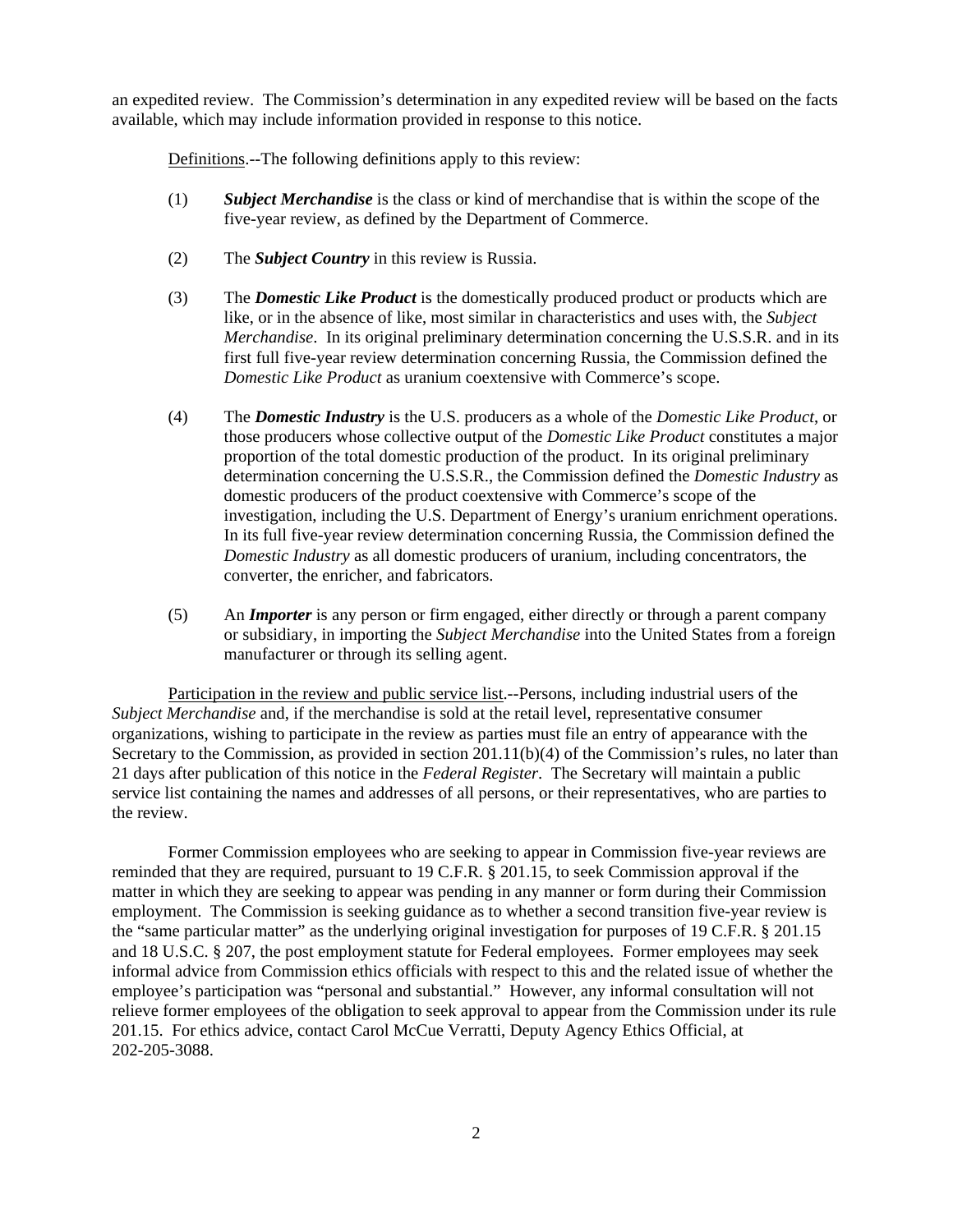Limited disclosure of business proprietary information (BPI) under an administrative protective order (APO) and APO service list.--Pursuant to section 207.7(a) of the Commission's rules, the Secretary will make BPI submitted in this review available to authorized applicants under the APO issued in the review, provided that the application is made no later than 21 days after publication of this notice in the *Federal Register*. Authorized applicants must represent interested parties, as defined in 19 U.S.C. § 1677(9), who are parties to the review. A separate service list will be maintained by the Secretary for those parties authorized to receive BPI under the APO.

Certification.--Pursuant to section 207.3 of the Commission's rules, any person submitting information to the Commission in connection with this review must certify that the information is accurate and complete to the best of the submitter's knowledge. In making the certification, the submitter will be deemed to consent, unless otherwise specified, for the Commission, its employees, and contract personnel to use the information provided in any other reviews or investigations of the same or comparable products which the Commission conducts under Title VII of the Act, or in internal audits and investigations relating to the programs and operations of the Commission pursuant to 5 U.S.C. Appendix 3.

Written submissions.--Pursuant to section 207.61 of the Commission's rules, each interested party response to this notice must provide the information specified below. The deadline for filing such responses is August 22, 2005. Pursuant to section 207.62(b) of the Commission's rules, eligible parties (as specified in Commission rule  $207.62(b)(1)$ ) may also file comments concerning the adequacy of responses to the notice of institution and whether the Commission should conduct an expedited or full review. The deadline for filing such comments is September 13, 2005. All written submissions must conform with the provisions of sections 201.8 and 207.3 of the Commission's rules and any submissions that contain BPI must also conform with the requirements of sections 201.6 and 207.7 of the Commission's rules. The Commission's rules do not authorize filing of submissions with the Secretary by facsimile or electronic means, except to the extent permitted by section 201.8 of the Commission's rules, as amended, 67 Fed. Reg. 68036 (November 8, 2002). Also, in accordance with sections 201.16(c) and 207.3 of the Commission's rules, each document filed by a party to the review must be served on all other parties to the review (as identified by either the public or APO service list as appropriate), and a certificate of service must accompany the document (if you are not a party to the review you do not need to serve your response).

Inability to provide requested information.--Pursuant to section 207.61(c) of the Commission's rules, any interested party that cannot furnish the information requested by this notice in the requested form and manner shall notify the Commission at the earliest possible time, provide a full explanation of why it cannot provide the requested information, and indicate alternative forms in which it can provide equivalent information. If an interested party does not provide this notification (or the Commission finds the explanation provided in the notification inadequate) and fails to provide a complete response to this notice, the Commission may take an adverse inference against the party pursuant to section 776(b) of the Act in making its determination in the review.

INFORMATION TO BE PROVIDED IN RESPONSE TO THIS NOTICE OF INSTITUTION: As used below, the term "firm" includes any related firms.

- (1) The name and address of your firm or entity (including World Wide Web address if available) and name, telephone number, fax number, and E-mail address of the certifying official.
- (2) A statement indicating whether your firm/entity is a U.S. producer of the *Domestic Like Product*, a U.S. union or worker group, a U.S. importer of the *Subject Merchandise*, a foreign producer or exporter of the *Subject Merchandise*, a U.S. or foreign trade or business association, or another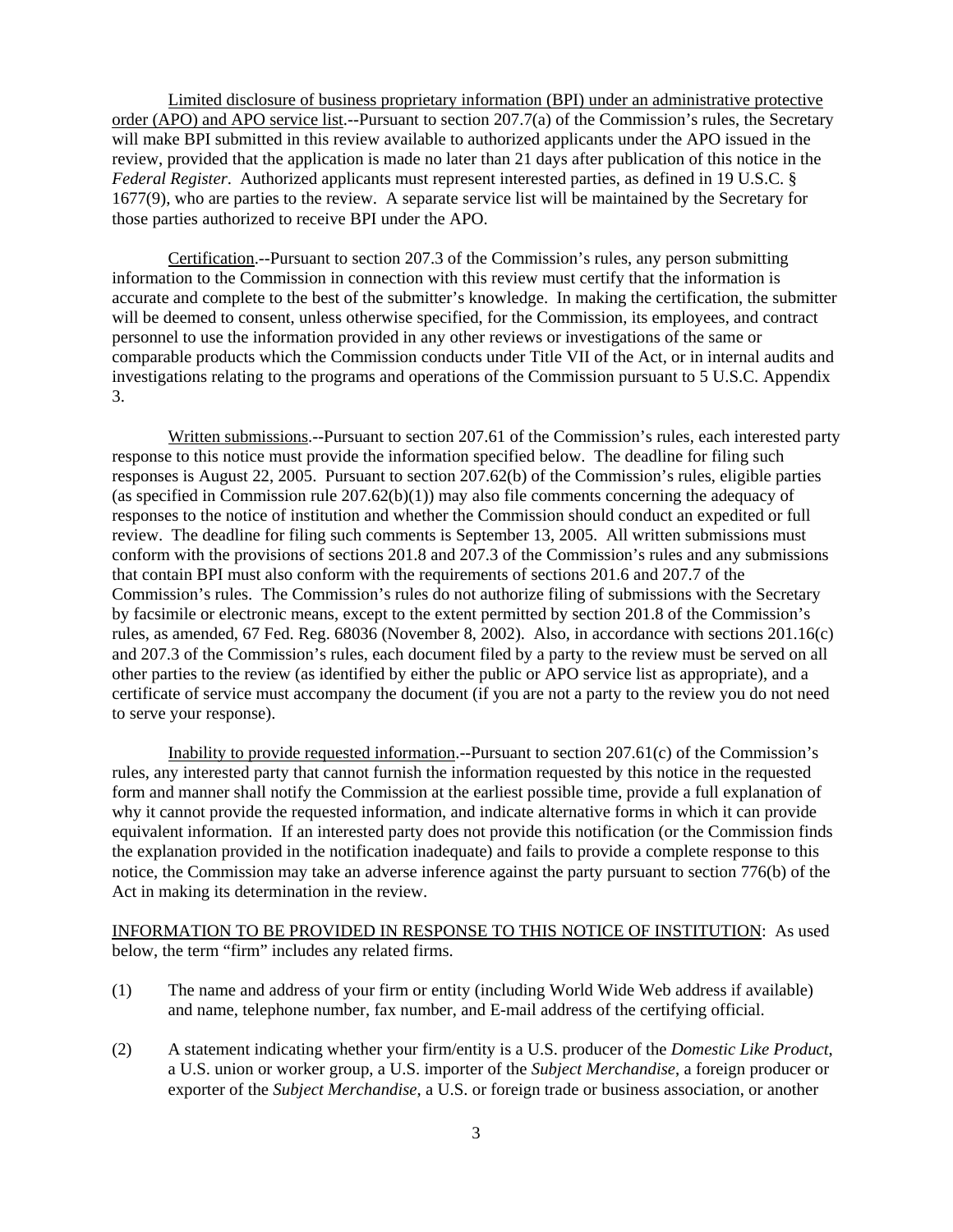interested party (including an explanation). If you are a union/worker group or trade/business association, identify the firms in which your workers are employed or which are members of your association.

- (3) A statement indicating whether your firm/entity is willing to participate in this review by providing information requested by the Commission.
- (4) A statement of the likely effects of the termination of the suspended investigation on the *Domestic Industry* in general and/or your firm/entity specifically. In your response, please discuss the various factors specified in section 752(a) of the Act (19 U.S.C. § 1675a(a)) including the likely volume of subject imports, likely price effects of subject imports, and likely impact of imports of *Subject Merchandise* on the *Domestic Industry*.
- (5) A list of all known and currently operating U.S. producers of the *Domestic Like Product*. Identify any known related parties and the nature of the relationship as defined in section  $771(4)(B)$  of the Act (19 U.S.C. § 1677(4)(B)).
- (6) A list of all known and currently operating U.S. importers of the *Subject Merchandise* and producers of the *Subject Merchandise* in the *Subject Country* that currently export or have exported *Subject Merchandise* to the United States or other countries after 1999.
- (7) If you are a U.S. producer of the *Domestic Like Product*, provide the following information on your firm's operations on that product during calendar year 2004 (report quantity data in pounds and value data in U.S. dollars, f.o.b. plant). If you are a union/worker group or trade/business association, provide the information, on an aggregate basis, for the firms in which your workers are employed/which are members of your association.
	- (a) Production (quantity) and, if known, an estimate of the percentage of total U.S. production of the *Domestic Like Product* accounted for by your firm's(s') production;
	- (b) the quantity and value of U.S. commercial shipments of the *Domestic Like Product* produced in your U.S. plant(s); and
	- (c) the quantity and value of U.S. internal consumption/company transfers of the *Domestic Like Product* produced in your U.S. plant(s).
- (8) If you are a U.S. importer or a trade/business association of U.S. importers of the *Subject Merchandise* from the *Subject Country*, provide the following information on your firm's(s') operations on that product during calendar year 2004 (report quantity data in pounds and value data in U.S. dollars). If you are a trade/business association, provide the information, on an aggregate basis, for the firms which are members of your association.
	- (a) The quantity and value (landed, duty-paid but not including antidumping duties) of U.S. imports and, if known, an estimate of the percentage of total U.S. imports of *Subject Merchandise* from the *Subject Country* accounted for by your firm's(s') imports;
	- (b) the quantity and value (f.o.b. U.S. port, including antidumping duties) of U.S. commercial shipments of *Subject Merchandise* imported from the *Subject Country*; and